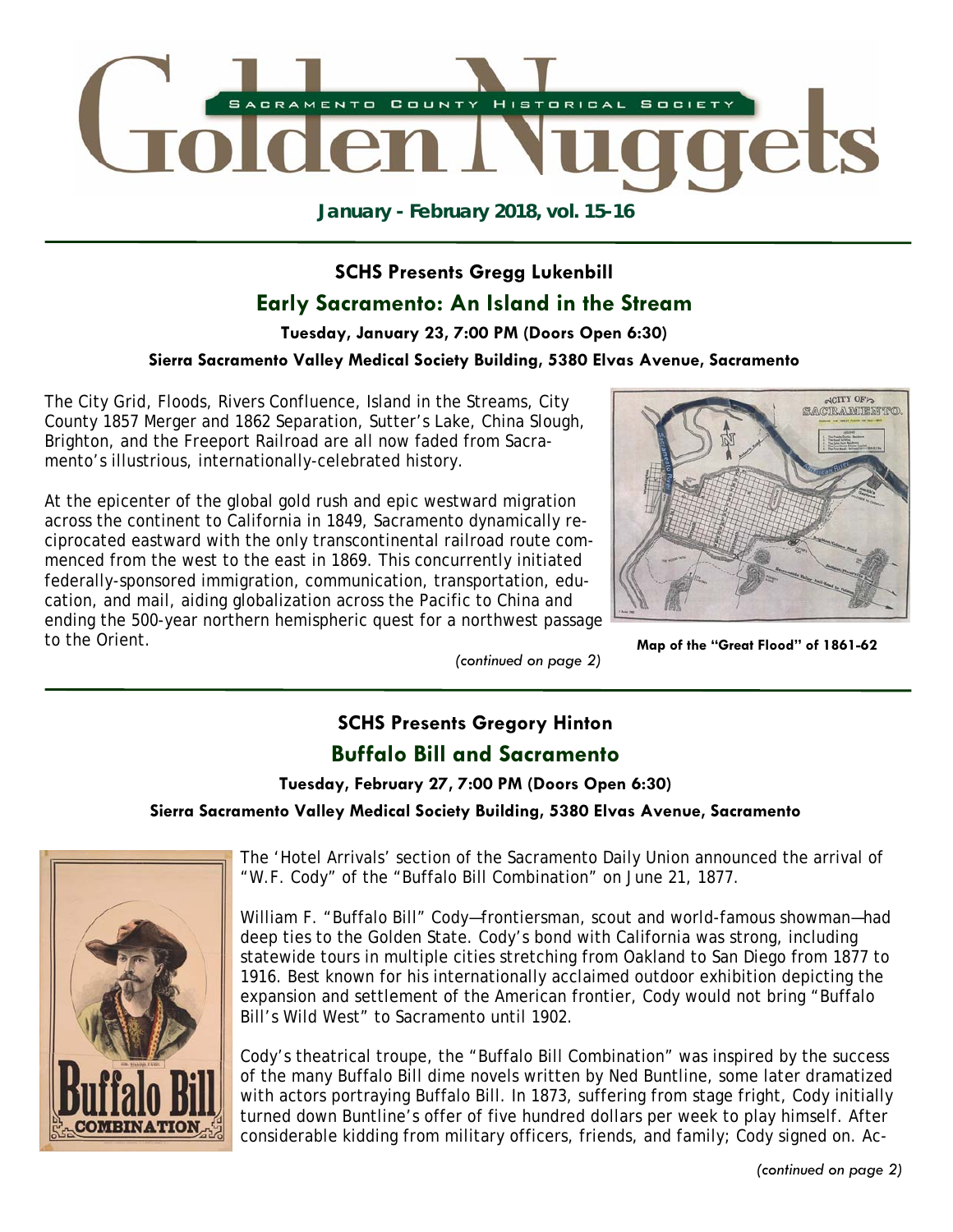# **Early Sacramento: An Island in the Stream** *(continued from page 1)*

The accelerating vortex from gold rush to transcontinental global passageway replaced the horse-and-oxen-drawn wagon trains with a steam engine magic carpet ride. The maelstrom of just being Sacramento at the confluence of two rivers during those twenty formative years was endless chaos, creating the survival metaphor "indomitable city."

This unique program will feature rare high-definition photographs that cover an obscure range of subjects, with added interest of them all being located within three miles of the program location.

**City of Sacramento in 1855**

## **Buffalo Bill and Sacramento** *(continued from page 1)*

cording to wife Louisa, he didn't even know he'd have to memorize lines. Always scraping to make ends meet, she can't have minded that it paid more than scouting.

Cody brought with him fellow dime novel heroes and old pals Wild Bill Hickok and Texas Jack Omohundro. When the "Combination" soon proved lucrative, Cody dedicated his civilian scouting to the summer months.

The military campaigns offered a unique opportunity for Cody to write his own dramas. What he experienced in the field would eventually be reenacted on stage. Reportedly, Cody once wore an ornate stage costume in battle to later thrill his audiences and the press with its authenticity. He hired Lakota Indians to play themselves for the same reason.

Cody returned with the Combination to the Golden State in 1879, receiving strong notices for his performance to "good business" at the Metropolitan Theatre in Sacramento. The vehicle was a frontier drama entitled "May Cody, or Lost and Won."

"The Buffalo Bill Combination" traveled nationally for years, but eventually gave way to Cody's increasing theatrical claustrophobia and awareness that the story of his Wild West exploits was too large to be confined by a mere stage. With his national reputation as a military scout and frontiersman, Cody grew wary of being dismissed as a melodramatic sideshow. He wanted legitimacy.

In 1884, an early rendition of "Buffalo Bill's Wild West" took shape. By 1902, when Buffalo Bill's Wild West came to Sacramento, Cody was arguably the most famous celebrity in the world with a bank account to go with it. The 1902-1903 "Ocean to Ocean" Wild West 'farewell' tour would set Cody and his extended family up nicely for retirement.

But his marriage to Louisa hit the rocks, and scan-

dalous details of divorce pleadings became international tabloid fodder. A major mining investment, representing much of his considerable Wild West profits, went south. Cody needed the Golden State. At 56, it must have felt that he was starting over. More farewell tours were in the offing.

Two more California tours would follow before Buffalo Bill's final farewell in early 1917 when he passed away on January 10th in Denver.

Gregory Hinton is a writer, historian and lecturer. He consults with, among others, this nation's finest Western museums and historical insti-

tutions. A Wyoming son and a proud resident of California, Hinton holds a 2009 Residency at Wyoming's Ucross Foundation and a 2011 BBCW Resident Fellowship. His newspaper play, Waiting for a Chinook, received its world premiere at the 2013 Snowy Range Summer Theatre Festival in Laramie. In 2015, Hinton was appointed Associate Editor of the Papers of William F. Cody for his abstract, "Out West with Buffalo Bill." Hinton was honored to offer the closing keynote of the 2016 Western Museums Association Annual Meeting in Phoenix.

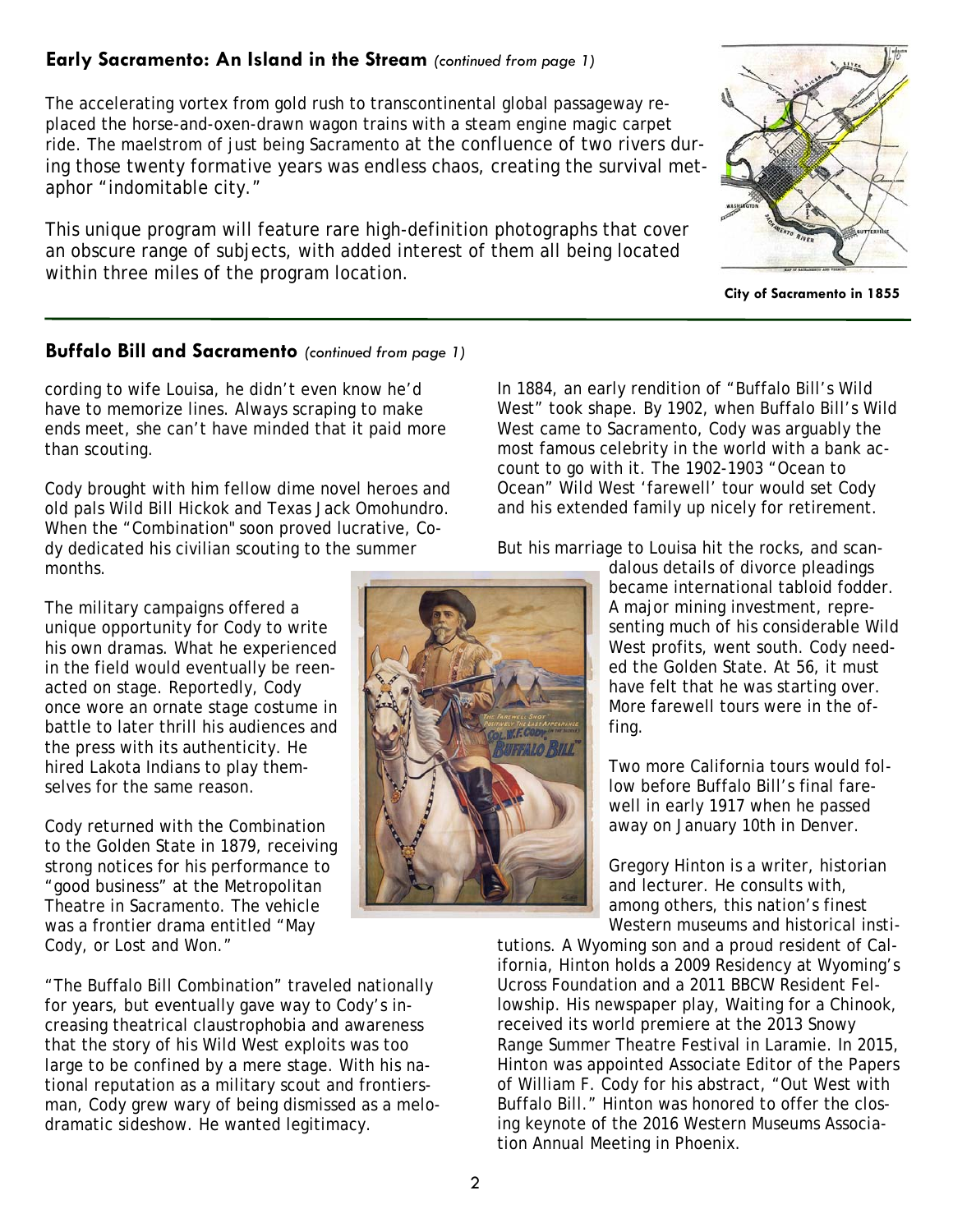# **2019 Transcontinental Railroad Celebration Inaugural Banquet**

2019 marks the 150th Anniversary of the World's

First Transcontinental Railroad completed in 1869. Its historic significance to California cannot be overstated: defining development in the Western United States and shrinking the World, while rapidly accelerating technology, science and agriculture.

California's 150th Transcontinental Railroad Committee and the US-China Railroad Friendship Association cordially invite you to the Inaugural Banquet for the 2019 Transcontinental Railroad Celebration at the California State Railroad Museum, 125 I Street, Sacramento CA, Tuesday, February 13, 2018. There are three sponsorship levels along with individual tickets available. For more information, to secure a sponsorship, or to RSVP (by February 1, 2018), contact: Ruth Gottlieb,

gottliebandassoc@comcast.net, 916-646-4080, or

### *Dear Historical Society Member*



Stephen Zhou, Railroad150RSVP@gmail.com, 916-

718-3383. All proceeds will benefit the programs, activities and projects associated with the 150th Transcontinental Railroad Anniversary.

California's 150th Transcontinental Railroad Committee has been created to commemorate and celebrate this transformative event May 3-11, 2019, offering activities that are educational and recreational, as well as pure fun. The celebration will bring awareness to this historic event and its impacts on the development of California. US-China Railroad Friendship Association commemorates and celebrates the Chinese railroad workers for their role in building the World's First Transcontinental Railroad, along with promoting mutual friendship between the people of the United States and China.

*I am proudly writing to you about the exciting progress that the Sacramento County Historical Society has recently made with your participation this past year, and thank you for your input in our improving and increasingly attended programs. This annual calendar year Membership Renewal Request provides us a moment to celebrate 2017, and showcase our plans for 2018.* 

*2017 saw us completely overhaul the SCHS internet site, greatly enlarging our digital content of Sacramento area-authored "local" history series highlighting the "indomitable" Sacramento spirit in story after story. Our online digital library ,currently encompassing 171 Sacramento authored works as Golden Notes and Jour*nals, will grow to over 200 in 2018. We also hosted two very well attended dinner-show history events: one *in May at the new Golden One Center Foyer entertaining a crowd of 300, and another this month, a Taste of the Sacramento Barrio, catered by Cielito Lindo Restaurant. Members survey results have yielded a 70% preference for increasing dinner history shows, so we are planning to conduct three dinner shows in 2018.* 

*Your membership donations support our mission to preserve the historical heritage of the broader Sacramento region with an emphasis on Sacramento, promoting a greater awareness of our regional and national history. It further allows us to act as a resource for inquiries regarding local area history and to educate the public with a variety of monthly programs and publications. With your continued support, together we can all make a difference learning about where we've been, and understanding where we are going as we move toward building an even brighter future.* 

*Updated 2018 membership levels are on our website—reducing rates for couples. Payments can be made either electronically on our website at https://www.sachistoricalsociety.org/join-us-1 or by US Mail by filling out the membership form at the website and mailing it with a check. Please renew today if you haven't yet*  done so. And thank you for your membership and support. Gregg Lukenbill, Membership Chair